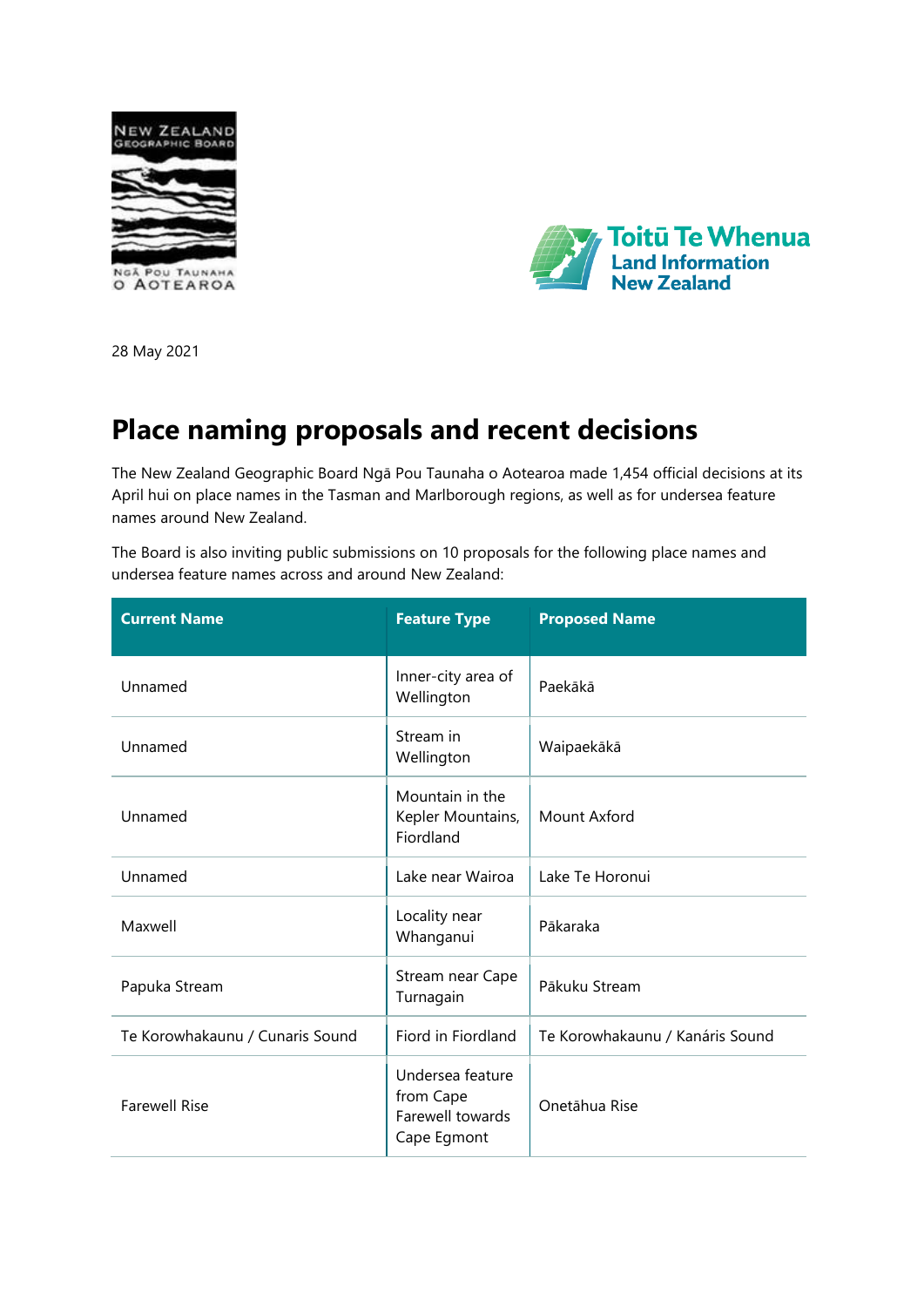| <b>Current Name</b> | <b>Feature Type</b>                                   | <b>Proposed Name</b>                        |
|---------------------|-------------------------------------------------------|---------------------------------------------|
| D'Urville Seavalley | Undersea feature<br>south of Cape<br>Egmont           | Rangitoto-ki-te-Tonga / d'Urville<br>Valley |
| Five Fingers Canyon | Undersea feature<br>south of Tamatea<br>/ Dusky Sound | Taumoana Canyon                             |

"The Board invites submissions from anyone who wants to have a say about these name proposals – particularly from those people in the local communities," says Wendy Shaw, Board Secretary.

The Board received the proposals from members of the public except for the three undersea feature names, which the Board's Undersea Feature Names Committee submitted.

The Board will accept submissions for or against the proposed names up to 28 June 2021, except for Pākaraka and Waipaekākā, where submissions will be accepted until 30 August 2021.

Further information, including the extent of each proposal and how to make a submission can be found at [https://www.linz.govt.nz/about](https://www.linz.govt.nz/about-us/what-were-doing/consultation)-us/what-were-doing/consultation.

Board decisions made at its April hui include:

- 506 existing [place names made official](https://gazette.govt.nz/notice/pdf/2021-ln2005) in the Tasman Region
- 948 existing place names made official [in the Marlborough Region](https://gazette.govt.nz/notice/pdf/2021-ln2003)
- 16 [undersea feature names either newly assigned, altered, or discontinued because a](https://gazette.govt.nz/assets/pdf-cache/2021/2021-ln2006.pdf?2021-05-28_07%3A39%3A22=)  [feature did not exist](https://gazette.govt.nz/assets/pdf-cache/2021/2021-ln2006.pdf?2021-05-28_07%3A39%3A22=)
- [2 undersea feature names approved as official](https://gazette.govt.nz/assets/pdf-cache/2021/2021-ln2004.pdf?2021-05-28_07%3A39%3A22=)

The majority of these place names (1,454) are part of the Board's fast track programme to approve existing place names as official.

Some of the better-known place names now official include Hope, Tasman, Maruia Falls, Shenandoah River, Shenandoah Saddle, Blenheim, Portage, Seddon and Ward.

"It may surprise many to learn that the name of the place they live in has not yet been made official, even if it has been used for a long time," says Wendy Shaw.

Once official, place names must be used in all official documents, road signs, maps, websites and databases.

"It's important to ensure we preserve and protect place names so that they endure, and we have certainty about their location, extent, origin and authenticity," she says.

Some of the Māori place names like Tūī, Mātakitaki, Kaipākirikiri Bay and Mōioio Island now have macrons applied. Adding macrons in written Māori makes the meaning of a name clear and assists with pronunciation.